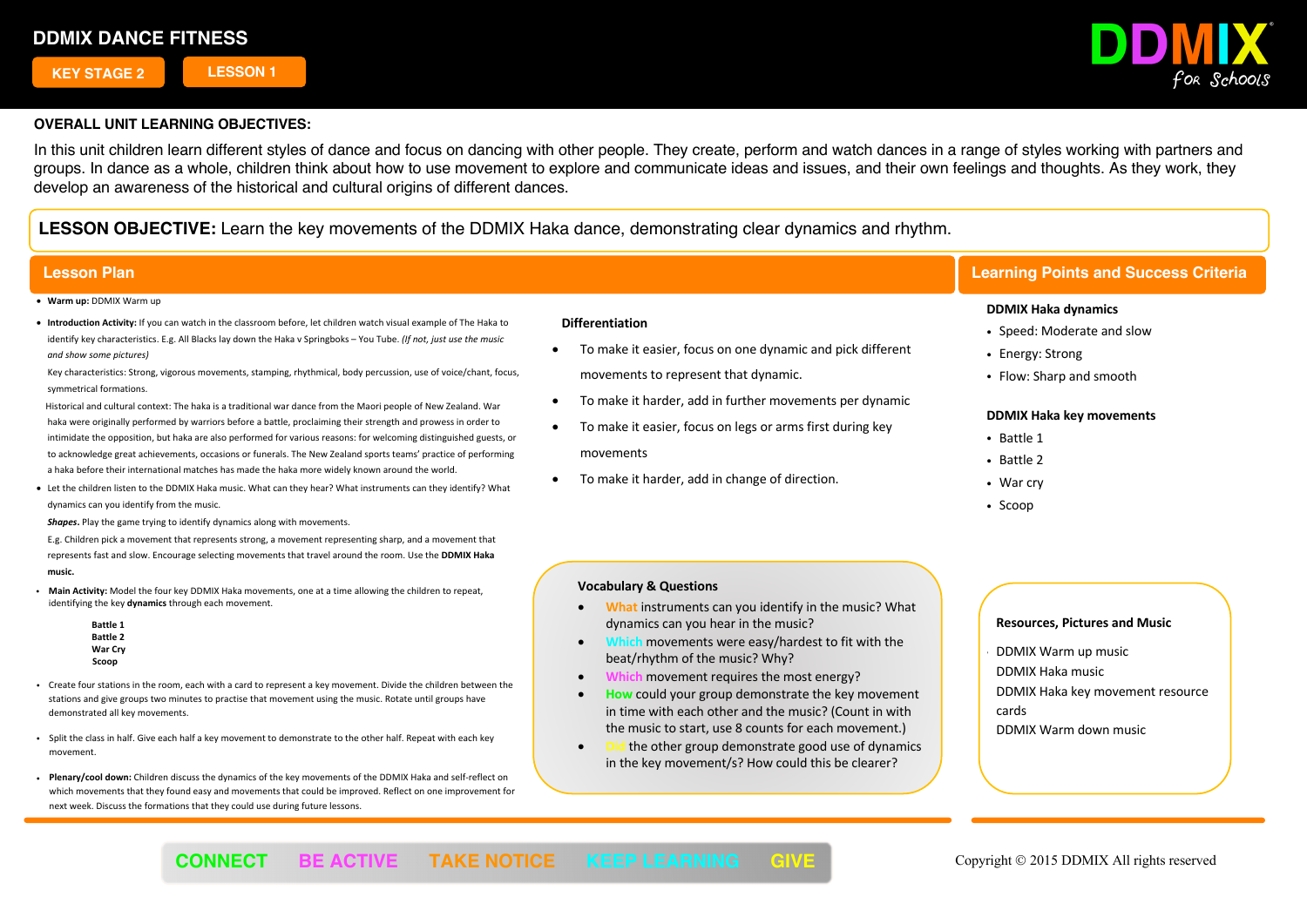**KEY STAGE 2 LESSON 2**



## **OVERALL UNIT LEARNING OBJECTIVES:**

In this unit children learn different styles of dance and focus on dancing with other people. They create, perform and watch dances in a range of styles working with partners and groups. In dance as a whole, children think about how to use movement to explore and communicate ideas and issues, and their own feelings and thoughts. As they work, they develop an awareness of the historical and cultural origins of different dances.

**LESSON OBJECTIVE:** Link the DDMIX Haka key movements to form a dance. Perform as a group focusing on staging the DDMIX Haka key movements using formation.

# **Lesson Plan Learning Points and Success Criteria**

- ! **Warm up:** DDMIX Warm up
- ! Recap DDMIX Haka key movements from the previous lesson.
- ! **Introduction Activity:** *Who's leading who*? Play the game using the key movements (progress to adding own movements) to familiarise children with the key movements and moving in a circle formation.
- ! Link the Haka key movements together with the children to form the DDMIX Haka dance.
- ! **Main Activity:** Divide the class into two halves. Discuss, where can they stand as a group to perform each key movement? (face to face, side to side, triangle formation, square, circle, diagonal?) Ask them to adapt the sequence to involve a change of formation in their groups.
- ! Pair groups together to allow them to watch one another and make comments/improvements. Are they still facing the right directions in their formation? Does a specific formation make the performance look more powerful making the dynamic appear stronger?
- . Discuss whether the formations were clear. Was there enough space between each dancer? Were the dynamics clear enough?
- ! Apply improvements and repeat performances.
- ! **Plenary:** Children discuss formations chosen and dynamics demonstrated. What did the changes do to improve the dance sequence?

### **Differentiation**

- To make it easier, perform movements in a straight line focusing on the spacing and dynamics.
- To make it easier simplify the movements e.g. only use arms or legs.
- To make it harder, change formation with each movement.

## **Vocabulary & Questions**

- **What** helps you demonstrate strong movements? (Bent knees, legs apart providing a good stance, strong arms.)
- **Which** movement is the most difficult? Why?
- **Which** formation did your group choose for the sequence? Why?
- **Why** is it important for everyone in your group to give all their focus and effort? What happens to the dynamics if they don't?
- **Did** the formation successfully showcase the Haka dance? Could it be altered to have more of an impact?

### **DDMIX Haka dynamics**

- ! Speed: Moderate and slow
- Energy: Strong
- Flow: Sharp and smooth

#### **Formation**

- Equal spacing between dancers
- Clear movement actions
- Clear shape

#### **Group work**

- Communicate
- Positive
- ! Areas of improvement

#### **Resources, Pictures and Music**

! DDMIX Warm up music

DDMIX Haka music

DDMIX Haka key movement resource cards

DDMIX Warm down music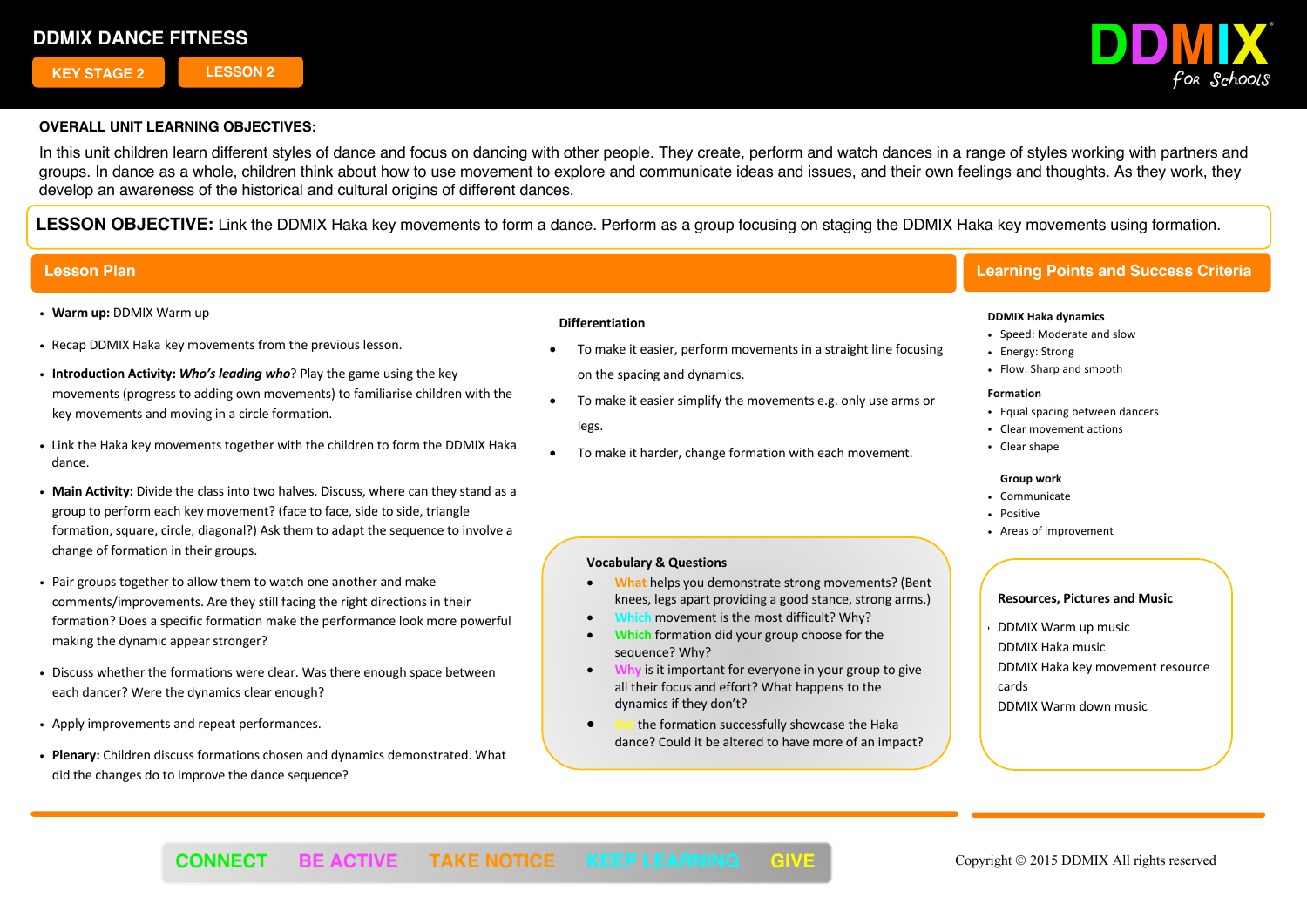**KEY STAGE 2 LESSON 3**



## **OVERALL UNIT LEARNING OBJECTIVES:**

In this unit children learn different styles of dance and focus on dancing with other people. They create, perform and watch dances in a range of styles working with partners and groups. In dance as a whole, children think about how to use movement to explore and communicate ideas and issues, and their own feelings and thoughts. As they work, they develop an awareness of the historical and cultural origins of different dances.

**LESSON OBJECTIVE:** To create a vocal chant/body percussion motif as an introduction to the Haka choreography.

### ! **Warm up:** DDMIX Warm up

- ! Re-cap on the key characteristics of the Haka including strong, vigorous movements, stamping, rhythmical, body percussion, use of voice/chant.
- ! **Introduction Activity:** *Sound machine:* Discuss how body percussion and use of voice can combine to show an emotion or feeling? What body parts can be used to create sounds? E.g. thigh tap/clap/stamps/upper arm tap. What sounds can you make vocally to express a feeling? Using a sound and a body movement create a sound machine. In a circle, select an emotion/feeling e.g. Happy. Selecting one child at a time, send them into the centre of the circle whilst they perform a sound and body movement. As you send each child into the centre, they must connect to the previous child. Children who are part of the sound machine continue their sound and movement. Continue until all children are in the centre connected as one sound machine. With all the children demonstrating their sound and movement at the same time, you can then play with volume of the sound machine as a whole using your arm as an indicator.
- ! **Main Activity:** Finding the 8-count beat. As a whole class, students are to count 3 counts of 8 with the Haka music to secure understanding of what is to be created next.

In groups of 6/8 students to create 1 count of 8 of body percussion/vocal chant which will form the introduction to the Haka choreography, selecting their own idea/emotion/theme.

- ! Groups join up to watch their created sequences. Are the movements/sounds easy to perform? If not, how could they simplify the movement/sound? Ask children to give feedback to groups to help their sequences to be clear and easy to repeat. If time, groups teach one another their chants. Perform sequences with the music.
- ! **Plenary:** Children feedback on what they saw. Were the movements/sound clear and appropriate? How could they improve?
- ! **Cool down:** DDMIX Warm down

#### **Differentiation**

- To make it easier, suggest additional movements/sounds for the children
- To make it easier, suggest a theme/feeling.
- To make it harder, create 3 counts of 8.

**Vocabulary & Questions**

dynamics in your voice?

## **Lesson Plan Learning Points and Success Criteria**

#### **Body Percussion**

• May be performed on without additional music or as we are using, as an accompaniment to music.

#### **Timing**

. Moving to the beat of the music and keeping in time.

#### **Group work**

- Communicate
- Positive
- ! Areas of improvement
- Respect other's ideas

# **Resources, Pictures and Music**

- ! DDMIX Warm up music
- DDMIX Haka music
- **Why** is timing/counting important especially when dancing in a group?

emotion/feeling/idea? Do you think about how to use

everyone keep to their specific task and specific

• **Can** any of your group's movements travel?

• **Which** sound volume is most appropriate? Why?

• **What** sounds are suitable to portray an

counts? Why is this important?

- DDMIX Haka key movement resource cards
- DDMIX Warm down music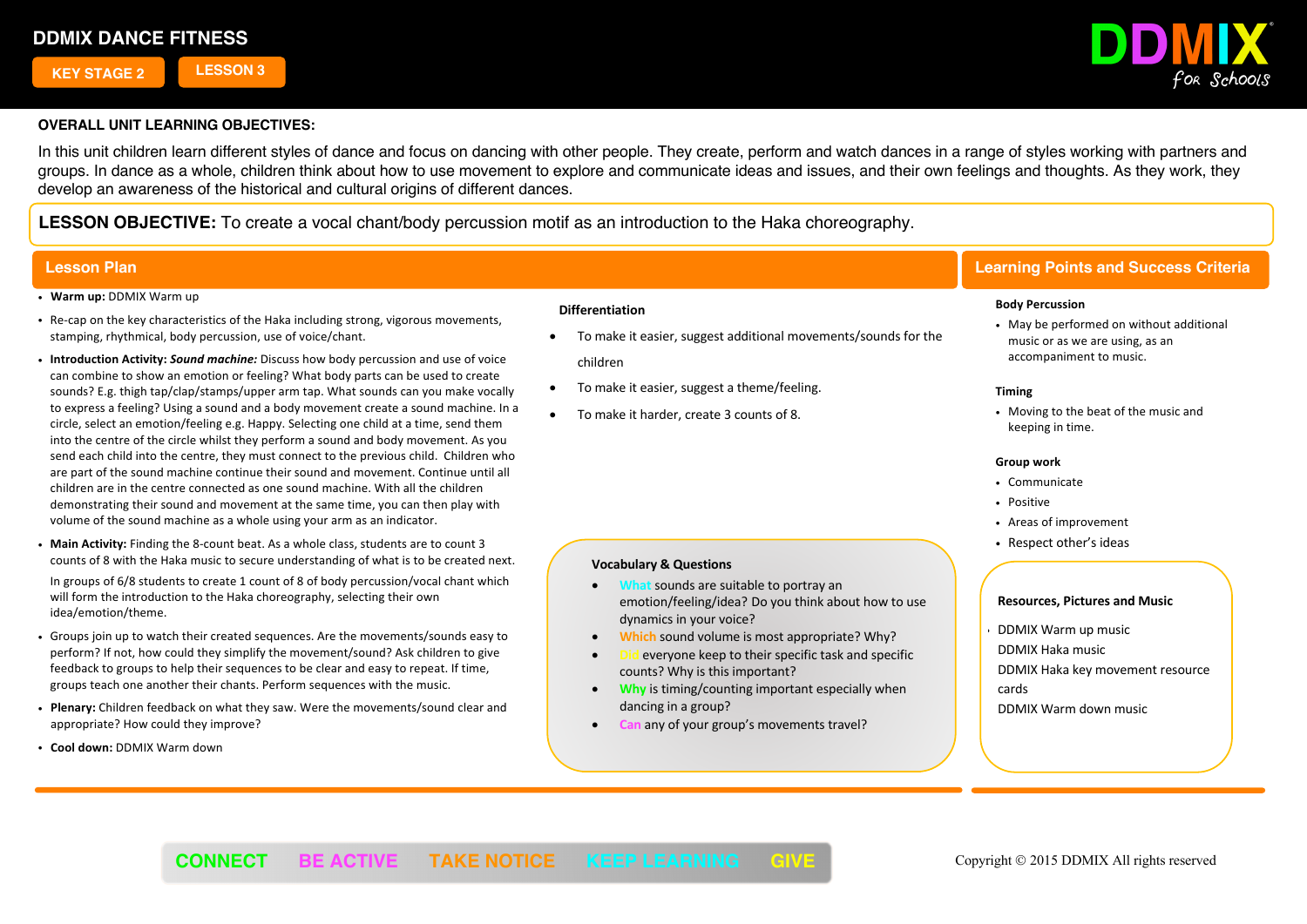**KEY STAGE 2 LESSON 4**



## **OVERALL UNIT LEARNING OBJECTIVES:**

feedback improve their movements?

In this unit children learn different styles of dance and focus on dancing with other people. They create, perform and watch dances in a range of styles working with partners and groups. In dance as a whole, children think about how to use movement to explore and communicate ideas and issues, and their own feelings and thoughts. As they work, they develop an awareness of the historical and cultural origins of different dances.

**LESSON OBJECTIVE:** Using call and response develop motifs to create an introduction motif. Work constructively in a group

#### ! **Warm up:** DDMIX Warm up ! Recap movement/sound motifs from the previous week. ! **Introduction Activity:** *Call and response.* In a circle, start the children clapping 8 continuous beats. Using a specific theme/emotion/feeling ask volunteers to come into the centre and perform a single sound and movement for 8 counts. Asking them to keep repeating it until another volunteer comes into the circle to perform 8 counts of sound and movement in response to what the other child is doing. You as the teacher may want to respond first to encourage ideas. Change themes/emotions every few turns. ! **Main Activity:** In the same groups as the previous week; pair groups together and demonstrate their motifs from the previous week. Add a response for both motifs to last the same length and perform with the music . Children practise their motifs with the music. ! Ask groups to join together to watch one another and make suggestions to improve. Should they alter any of the movements to make it clearer or to better fit with the music/beat? Children take time to make changes and perform their group dance. . Children perform again. Children feedback on what they saw. Did they create suitable responses? Did the responses match the original motif or were they completely different? How could they improve to make the response clearer? Ask children to note down the movements that they created for next week. ! **Plenary/cool down:** Children discuss how they created their motifs. How did the **Resources, Pictures and Music** ! DDMIX Warm up music DDMIX Haka music DDMIX Haka key movement resource cards DDMIX Warm down music **Lesson Plan Learning Points and Success Criteria Motifs** • 8 counts call 8 counts response • To convey a theme/emotion/feeling • Use of dynamics • Easy to repeat **Group work** ! Communicate • Positive ! Areas of improvement • Respect other's ideas  **Differentiation** • To make it easier, choose 1 motif and add a response to that motif only. • To make it harder, ask children to think about repeating or extending the length of the motifs. • To make it easier, create one call and response as one class **Vocabulary & Questions** • **What** is call and response? (Where one soloist or group performs, and the second soloist or group performs in response to the first.) • **Do** your group's motifs to travel? Do some movements remain on the spot? • **How** many counts are you moving for? How many counts are you still for? Are the movements/sounds clear? there any suggestions for improvement?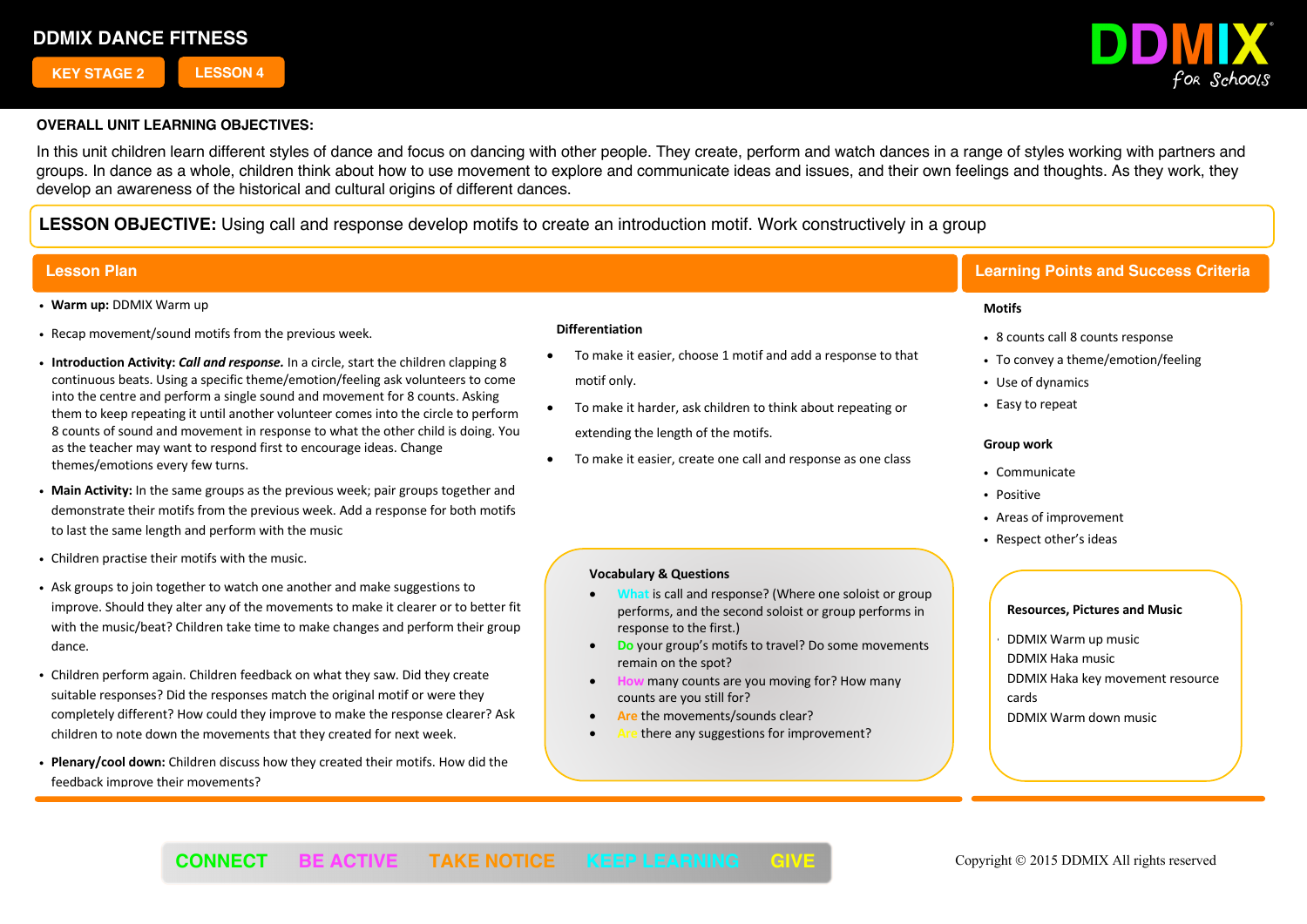**KEY STAGE 2 LESSON 5**



## **OVERALL UNIT LEARNING OBJECTIVES:**

In this unit children learn different styles of dance and focus on dancing with other people. They create, perform and watch dances in a range of styles working with partners and groups. In dance as a whole, children think about how to use movement to explore and communicate ideas and issues, and their own feelings and thoughts. As they work, they develop an awareness of the historical and cultural origins of different dances.

**LESSON OBJECTIVE:** Select and change the order of movements to a dance sequence, whilst applying group formation.

- ! **Warm up:** DDMIX Warm up
- ! **Introduction Activity:** *Model me***.**
- . Recap motifs in groups from the previous lesson
- . Recap DDMIX Haka key movements/dance
- ! **Main Activity:** Pairing up with another group, run through the motifs that each group created for the introduction. As one group, select their favourite call and response motifs to use in their group dance. The group must now think about the formation and pathways used in their previous lessons. Think about creating a dance incorporating the key movements and think about which movements would link well together in order to aid their decision making. Try to include at least 2 different formations within their group dance.
- . Link to their dance sequences and perform to another group for feedback. Children feedback on the movements/motifs used. What was successful and what could be improved for the performance? Swap roles.
- ! **Plenary:** Discuss which movements/motifs worked well. Were all dancers working together/moving? Which motifs/movements were used? Did they work? What improvements can the children suggest? Give groups time to note down their new sequences for next week.
- ! **Cool down:** DDMIX Warm down

#### **Differentiation**

- To make it easier, stay in original groups and use 2 original motifs and insert into DDMIX Haka dance.
- To make it harder, include all 4 motifs

**Vocabulary & Questions**

motif/s? Why?

were the response?

• To make it harder, add on a beginning and ending motif.

# **Lesson Plan Learning Points and Success Criteria**

#### **Dance sequence with order of movements**

- Identify movements/motifs and formation
- Create an order of movements
- Link movements to create a dance.

#### **Group work**

- ! Communicate
- . Positive
- Areas of improvement

## **Resources, Pictures and Music**

! DDMIX Warm up music

DDMIX Warm down music

DDMIX Haka music

DDMIX Haka key movement resource

cards

the group successfully include the key movements as well as the motif/s that they had created? How could they improve each section of their dance?

• **Which** formation will your group begin with? Why? • **Which** movements did your group select for your

**Did** you have to adapt your order of movements to

• **Was** it clear which group were being the call, and which

enable the dance to link together?